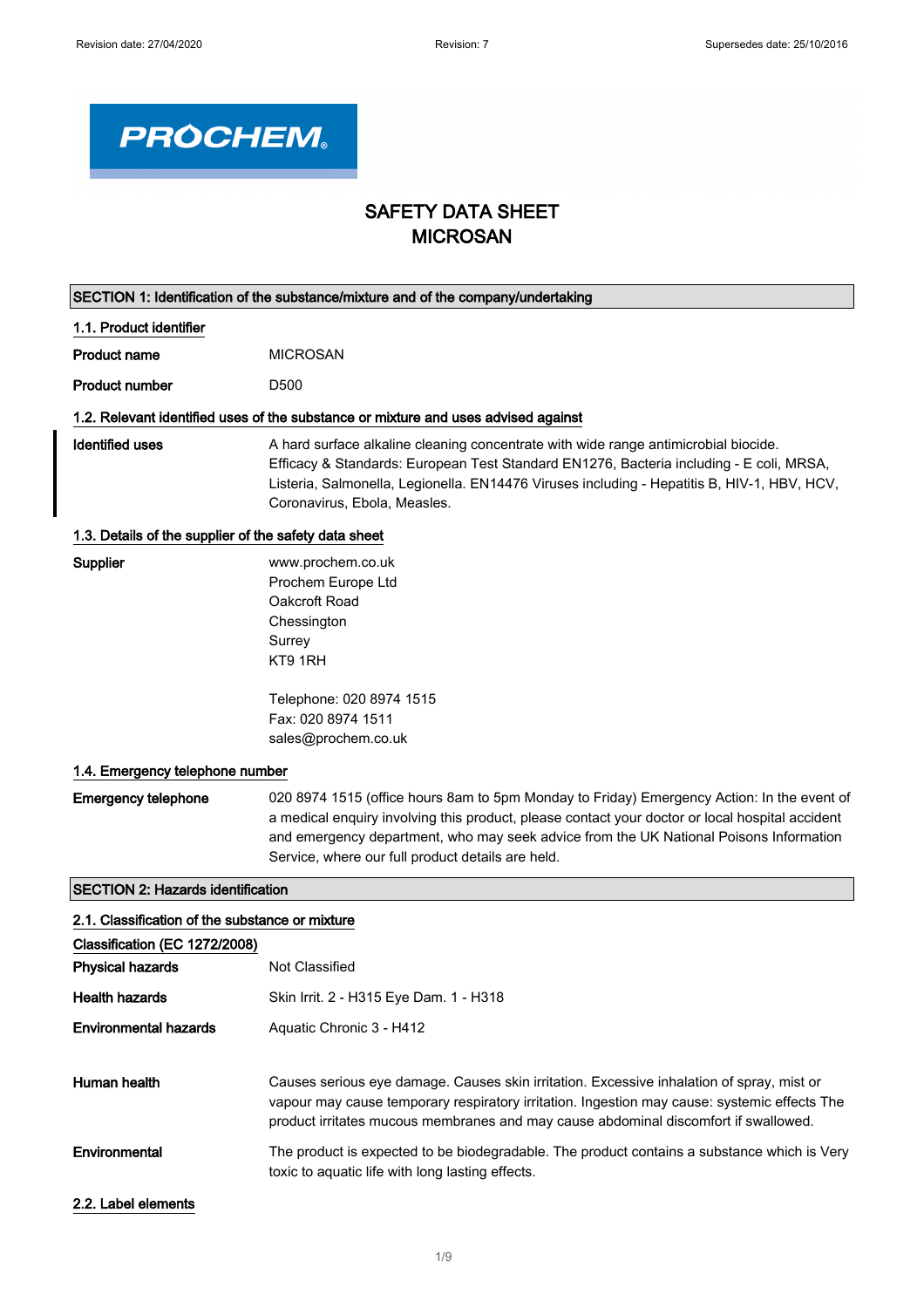### Hazard pictograms



| Signal word                     | Danger                                                                                                                                                                                                                                                                                                                                                                                                                                                                                                                                                             |
|---------------------------------|--------------------------------------------------------------------------------------------------------------------------------------------------------------------------------------------------------------------------------------------------------------------------------------------------------------------------------------------------------------------------------------------------------------------------------------------------------------------------------------------------------------------------------------------------------------------|
| <b>Hazard statements</b>        | H315 Causes skin irritation.<br>H318 Causes serious eye damage.<br>H412 Harmful to aquatic life with long lasting effects.                                                                                                                                                                                                                                                                                                                                                                                                                                         |
| <b>Precautionary statements</b> | P <sub>102</sub> Keep out of reach of children.<br>P273 Avoid release to the environment.<br>P280 Wear protective gloves/ protective clothing/ eye protection/ face protection.<br>P305+P351+P338 IF IN EYES: Rinse cautiously with water for several minutes. Remove<br>contact lenses, if present and easy to do. Continue rinsing.<br>P310 Immediately call a POISON CENTER/ doctor.<br>P302+P352 IF ON SKIN: Wash with plenty of water.<br>P501 Dispose of contents / container in accordance with local / regional / national /<br>international regulations. |
| Contains                        | Isotridecanol, ethoxylated (>7-<15 EO), Didecyldimethylammonium chloride                                                                                                                                                                                                                                                                                                                                                                                                                                                                                           |
| Detergent labelling             | < 5% disinfectants, < 5% non-ionic surfactants, < 5% perfumes, Contains Hexyl cinnamal, d-<br>Limonene                                                                                                                                                                                                                                                                                                                                                                                                                                                             |

### 2.3. Other hazards

See section 8 for details of exposure limits.

| <b>SECTION 3: Composition/information on ingredients</b> |                          |          |
|----------------------------------------------------------|--------------------------|----------|
| 3.2. Mixtures                                            |                          |          |
| Isotridecanol, ethoxylated (>7-<15 EO)                   |                          | $1 - 5%$ |
| CAS number: 69011-36-5                                   | EC number: 931-138-8     |          |
|                                                          |                          |          |
| Classification                                           |                          |          |
| Acute Tox. 4 - H302                                      |                          |          |
| Eye Dam. 1 - H318                                        |                          |          |
|                                                          |                          |          |
| Didecyldimethylammonium chloride                         |                          | 2.5%     |
| CAS number: 7173-51-5                                    | EC number: 230-525-2     |          |
| M factor (Acute) = $10$                                  | M factor (Chronic) = $1$ |          |
| Classification                                           |                          |          |
| Acute Tox. 3 - H301                                      |                          |          |
| Skin Corr. 1B - H314                                     |                          |          |
| Eye Dam. 1 - H318                                        |                          |          |
| Aquatic Acute 1 - H400                                   |                          |          |
| Aquatic Chronic 1 - H410                                 |                          |          |

The Full Text for all R-Phrases and Hazard Statements are Displayed in Section 16.

# SECTION 4: First aid measures

4.1. Description of first aid measures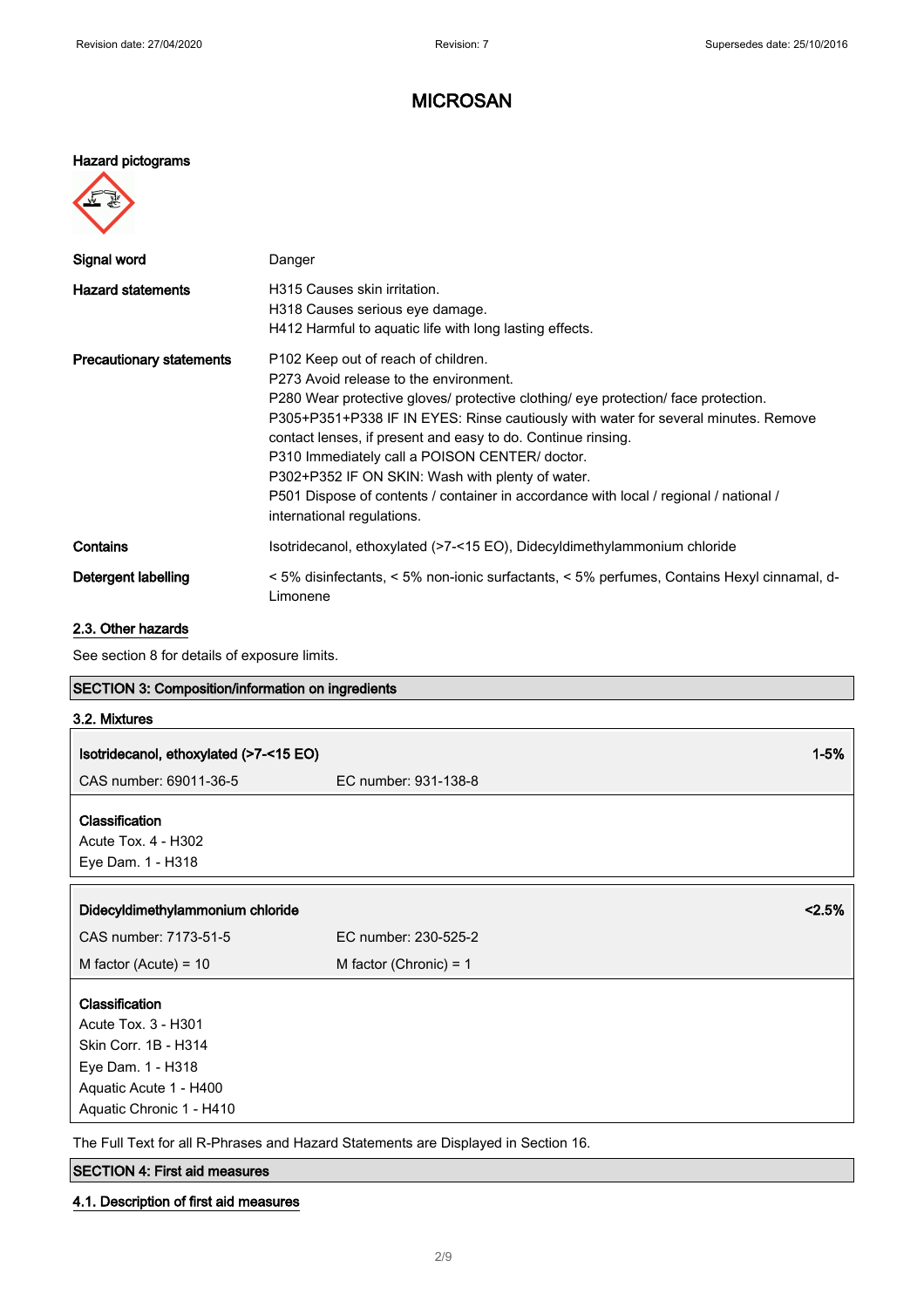| Inhalation                                                 | Move affected person to fresh air at once. Get medical attention if any discomfort continues.                                                                                                                                                                                                                                                                                                                                      |  |
|------------------------------------------------------------|------------------------------------------------------------------------------------------------------------------------------------------------------------------------------------------------------------------------------------------------------------------------------------------------------------------------------------------------------------------------------------------------------------------------------------|--|
|                                                            |                                                                                                                                                                                                                                                                                                                                                                                                                                    |  |
| Ingestion                                                  | Rinse mouth thoroughly with water. Give plenty of water to drink. Get medical attention<br>immediately. Never give anything by mouth to an unconscious person. Do not induce<br>vomiting.                                                                                                                                                                                                                                          |  |
| <b>Skin contact</b>                                        | Wash skin thoroughly with soap and water. Get medical attention if irritation persists after<br>washing.                                                                                                                                                                                                                                                                                                                           |  |
| Eye contact                                                | Remove any contact lenses and open eyelids wide apart. Continue to rinse for at least 15<br>minutes. Get medical attention.                                                                                                                                                                                                                                                                                                        |  |
|                                                            | 4.2. Most important symptoms and effects, both acute and delayed                                                                                                                                                                                                                                                                                                                                                                   |  |
| Ingestion                                                  | The product irritates mucous membranes and may cause abdominal discomfort if swallowed.<br>systemic effects                                                                                                                                                                                                                                                                                                                        |  |
| Eye contact                                                | Causes serious eye damage.                                                                                                                                                                                                                                                                                                                                                                                                         |  |
|                                                            | 4.3. Indication of any immediate medical attention and special treatment needed                                                                                                                                                                                                                                                                                                                                                    |  |
| Notes for the doctor                                       | IF IN EYES: Rinse immediately with plenty of water.                                                                                                                                                                                                                                                                                                                                                                                |  |
| <b>Specific treatments</b>                                 | In the event of contact with eyes or ingestion seek immediate medical help.                                                                                                                                                                                                                                                                                                                                                        |  |
| <b>SECTION 5: Firefighting measures</b>                    |                                                                                                                                                                                                                                                                                                                                                                                                                                    |  |
| 5.1. Extinguishing media                                   |                                                                                                                                                                                                                                                                                                                                                                                                                                    |  |
| Suitable extinguishing media                               | The product is not flammable. Use fire-extinguishing media suitable for the surrounding fire.<br>Water spray, dry powder or carbon dioxide.                                                                                                                                                                                                                                                                                        |  |
| 5.2. Special hazards arising from the substance or mixture |                                                                                                                                                                                                                                                                                                                                                                                                                                    |  |
| Specific hazards                                           | No unusual fire or explosion hazards noted.                                                                                                                                                                                                                                                                                                                                                                                        |  |
| <b>Hazardous combustion</b><br>products                    | Thermal decomposition or combustion products may include the following substances: Oxides<br>of carbon. Oxides of nitrogen. Hydrogen chloride (HCl).                                                                                                                                                                                                                                                                               |  |
| 5.3. Advice for firefighters                               |                                                                                                                                                                                                                                                                                                                                                                                                                                    |  |
| Special protective equipment<br>for firefighters           | Wear self-contained breathing apparatus.                                                                                                                                                                                                                                                                                                                                                                                           |  |
| <b>SECTION 6: Accidental release measures</b>              |                                                                                                                                                                                                                                                                                                                                                                                                                                    |  |
|                                                            | 6.1. Personal precautions, protective equipment and emergency procedures                                                                                                                                                                                                                                                                                                                                                           |  |
| <b>Personal precautions</b>                                | Wear protective clothing as described in Section 8 of this safety data sheet.                                                                                                                                                                                                                                                                                                                                                      |  |
| 6.2. Environmental precautions                             |                                                                                                                                                                                                                                                                                                                                                                                                                                    |  |
| <b>Environmental precautions</b>                           | Do not discharge into drains or watercourses or onto the ground.                                                                                                                                                                                                                                                                                                                                                                   |  |
| 6.3. Methods and material for containment and cleaning up  |                                                                                                                                                                                                                                                                                                                                                                                                                                    |  |
| Methods for cleaning up                                    | Absorb spillage with non-combustible, absorbent material. Collect and place in suitable waste<br>disposal containers and seal securely. Dispose of waste to licensed waste disposal site in<br>accordance with the requirements of the local Waste Disposal Authority. Spillages or<br>uncontrolled discharges into watercourses must be reported immediately to the Environmental<br>Agency or other appropriate regulatory body. |  |
| 6.4. Reference to other sections                           |                                                                                                                                                                                                                                                                                                                                                                                                                                    |  |
| Reference to other sections                                | For personal protection, see Section 8. For waste disposal, see Section 13.                                                                                                                                                                                                                                                                                                                                                        |  |

### SECTION 7: Handling and storage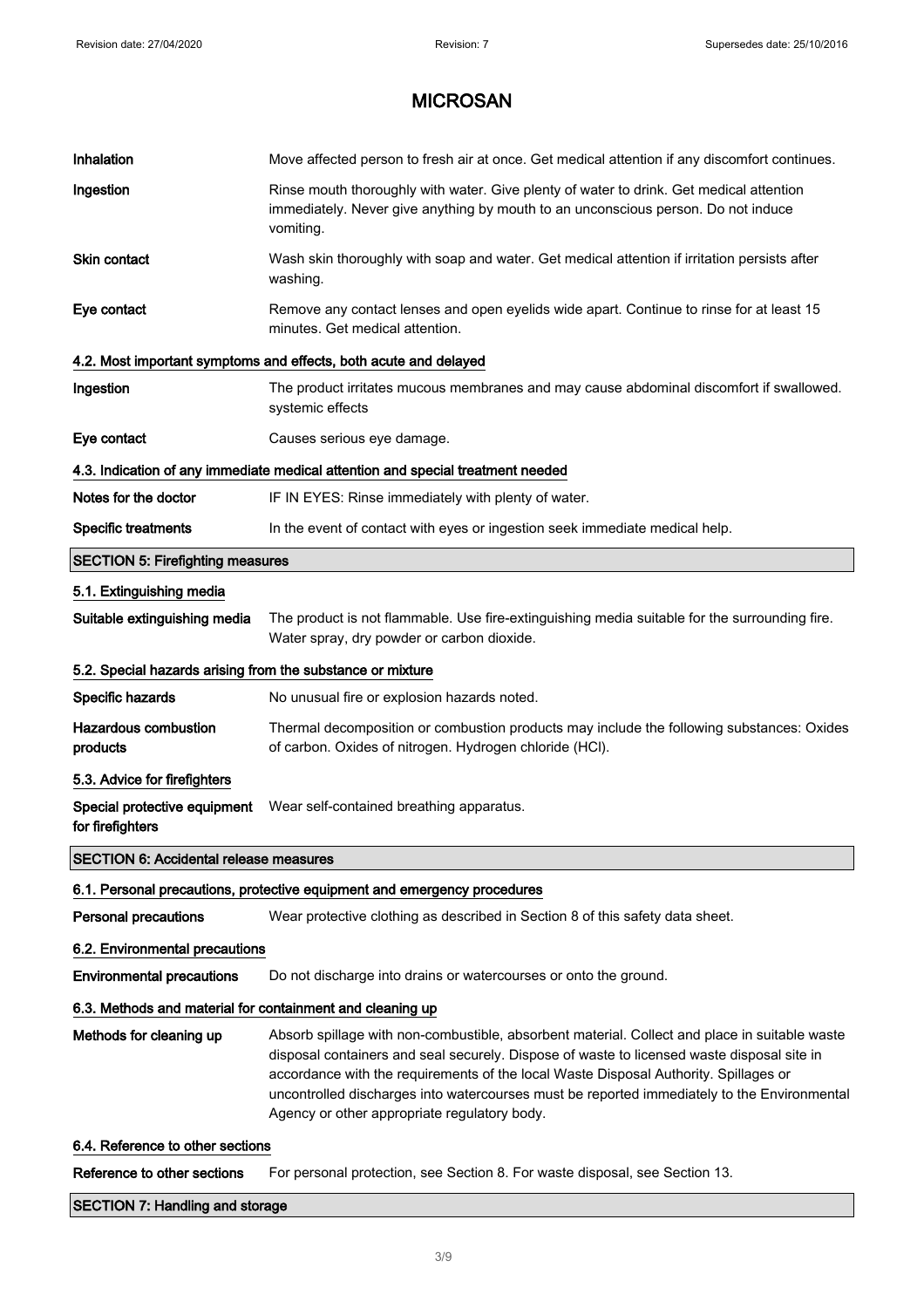# 7.1. Precautions for safe handling Usage precautions Wear protective clothing as described in Section 8 of this safety data sheet. Wash hands thoroughly after handling. Wash contaminated clothing before reuse. Do not eat, drink or smoke when using this product. 7.2. Conditions for safe storage, including any incompatibilities Storage precautions Store in closed original container at temperatures between 5°C and 30°C. Keep out of the reach of children. 7.3. Specific end use(s) Specific end use(s) The identified uses for this product are detailed in Section 1.2. SECTION 8: Exposure controls/Personal protection 8.1. Control parameters Ingredient comments No exposure limits known for ingredient(s). 8.2. Exposure controls Protective equipment Appropriate engineering controls Provide adequate ventilation. Eye/face protection Side shield safety glasses are recommended when handling concentrate or during spray application. Hand protection **Wear protective gloves.** It is recommended that gloves are made of the following material: Nitrile rubber. Protective gloves should be inspected for wear before use and replaced regularly in accordance with the manufacturers specifications. Hygiene measures Wash hands thoroughly after handling. Wash contaminated clothing before reuse. Do not eat, drink or smoke when using this product. Respiratory protection For situations where recommended exposure limits may be exceeded or where there is a risk of inhalation of fine spray mists, a suitable respirator face mask is recommended. Wear a respirator fitted with the following cartridge: Particulate filter, type P3. SECTION 9: Physical and chemical properties

#### 9.1. Information on basic physical and chemical properties

| Appearance                      | Clear liquid.                                               |
|---------------------------------|-------------------------------------------------------------|
| Colour                          | Straw.                                                      |
| Odour                           | Apple.                                                      |
| Odour threshold                 | Not determined.                                             |
| рH                              | pH (concentrated solution): 11.5 pH (diluted solution): 9.5 |
| Melting point                   | Not determined.                                             |
| Initial boiling point and range | $100^{\circ}$ C                                             |
| Flash point                     | Not applicable.                                             |
| <b>Evaporation rate</b>         | Not determined.                                             |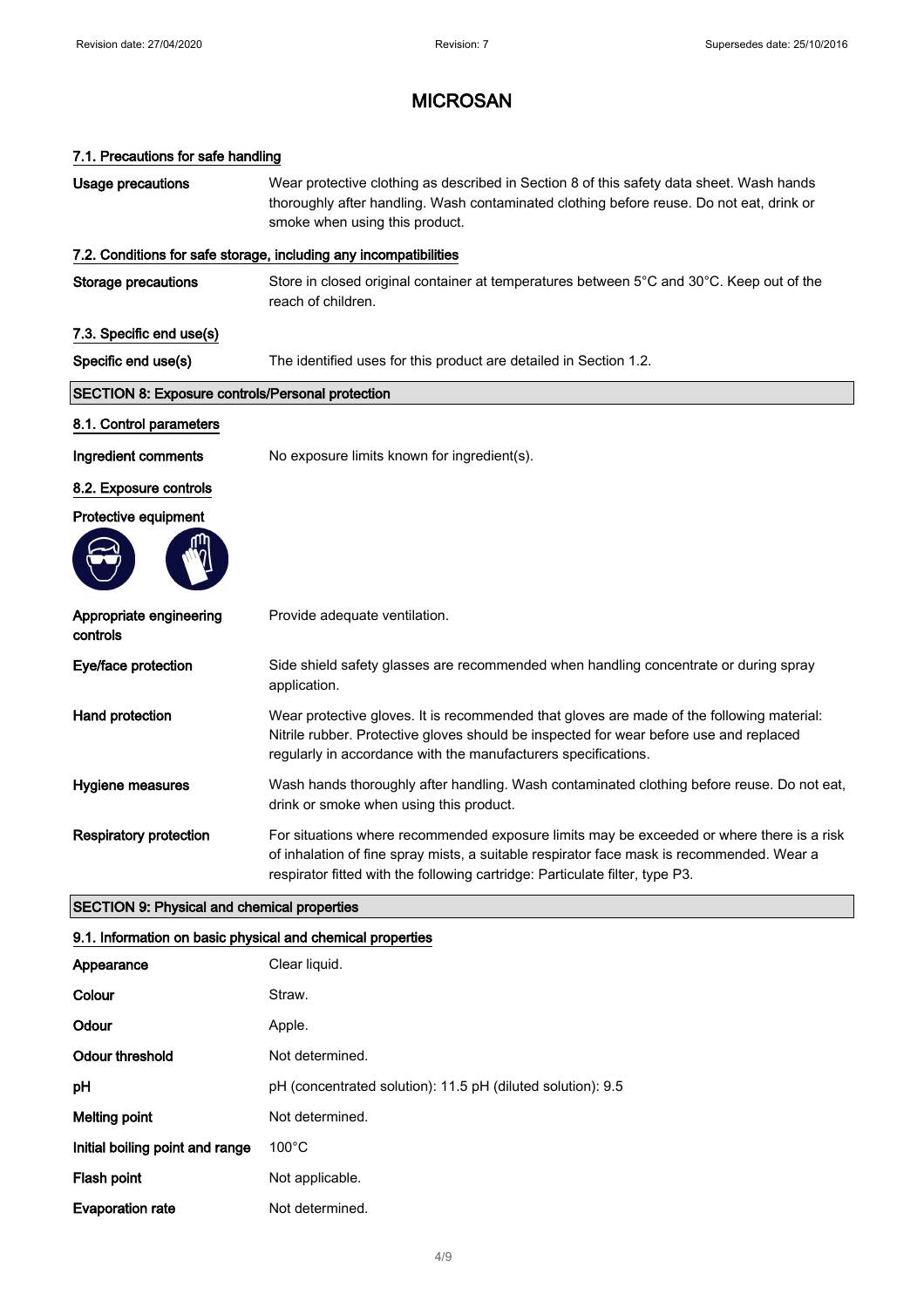| Upper/lower flammability or<br>explosive limits | Not applicable.                                                                                                                                      |
|-------------------------------------------------|------------------------------------------------------------------------------------------------------------------------------------------------------|
| Vapour pressure                                 | Not determined.                                                                                                                                      |
| Vapour density                                  | Not determined.                                                                                                                                      |
| <b>Relative density</b>                         | 1.02                                                                                                                                                 |
| Solubility(ies)                                 | Soluble in water.                                                                                                                                    |
| <b>Partition coefficient</b>                    | Not determined.                                                                                                                                      |
| Auto-ignition temperature                       | Not determined.                                                                                                                                      |
| <b>Viscosity</b>                                | Not determined.                                                                                                                                      |
| <b>Explosive properties</b>                     | Not applicable.                                                                                                                                      |
| <b>Oxidising properties</b>                     | Not applicable.                                                                                                                                      |
| 9.2. Other information                          |                                                                                                                                                      |
| Other information                               | None.                                                                                                                                                |
| <b>SECTION 10: Stability and reactivity</b>     |                                                                                                                                                      |
| 10.1. Reactivity                                |                                                                                                                                                      |
| Reactivity                                      | There are no known reactivity hazards associated with this product.                                                                                  |
| 10.2. Chemical stability                        |                                                                                                                                                      |
| <b>Stability</b>                                | Stable at normal ambient temperatures and when used as recommended.                                                                                  |
| 10.3. Possibility of hazardous reactions        |                                                                                                                                                      |
| Possibility of hazardous<br>reactions           | Not determined.                                                                                                                                      |
| 10.4. Conditions to avoid                       |                                                                                                                                                      |
| <b>Conditions to avoid</b>                      | Protect from freezing and direct sunlight. Store in closed original container at temperatures<br>between 5°C and 30°C.                               |
| 10.5. Incompatible materials                    |                                                                                                                                                      |
| Materials to avoid                              | Partial incompatibility with anionic detergents. Avoid contact with the following materials:<br>Oxidising agents. Reducing agents.                   |
| 10.6. Hazardous decomposition products          |                                                                                                                                                      |
| Hazardous decomposition<br>products             | Thermal decomposition or combustion products may include the following substances: Oxides<br>of carbon. Oxides of nitrogen. Hydrogen chloride (HCI). |
| <b>SECTION 11: Toxicological information</b>    |                                                                                                                                                      |
| 11.1. Information on toxicological effects      |                                                                                                                                                      |
| <b>Toxicological effects</b>                    | Ingestion may cause: systemic effects The product irritates mucous membranes and may                                                                 |
|                                                 | cause abdominal discomfort if swallowed. Spray/mists may cause respiratory tract irritation.                                                         |
| Acute toxicity - oral                           |                                                                                                                                                      |
| ATE oral (mg/kg)                                | 5,149.21                                                                                                                                             |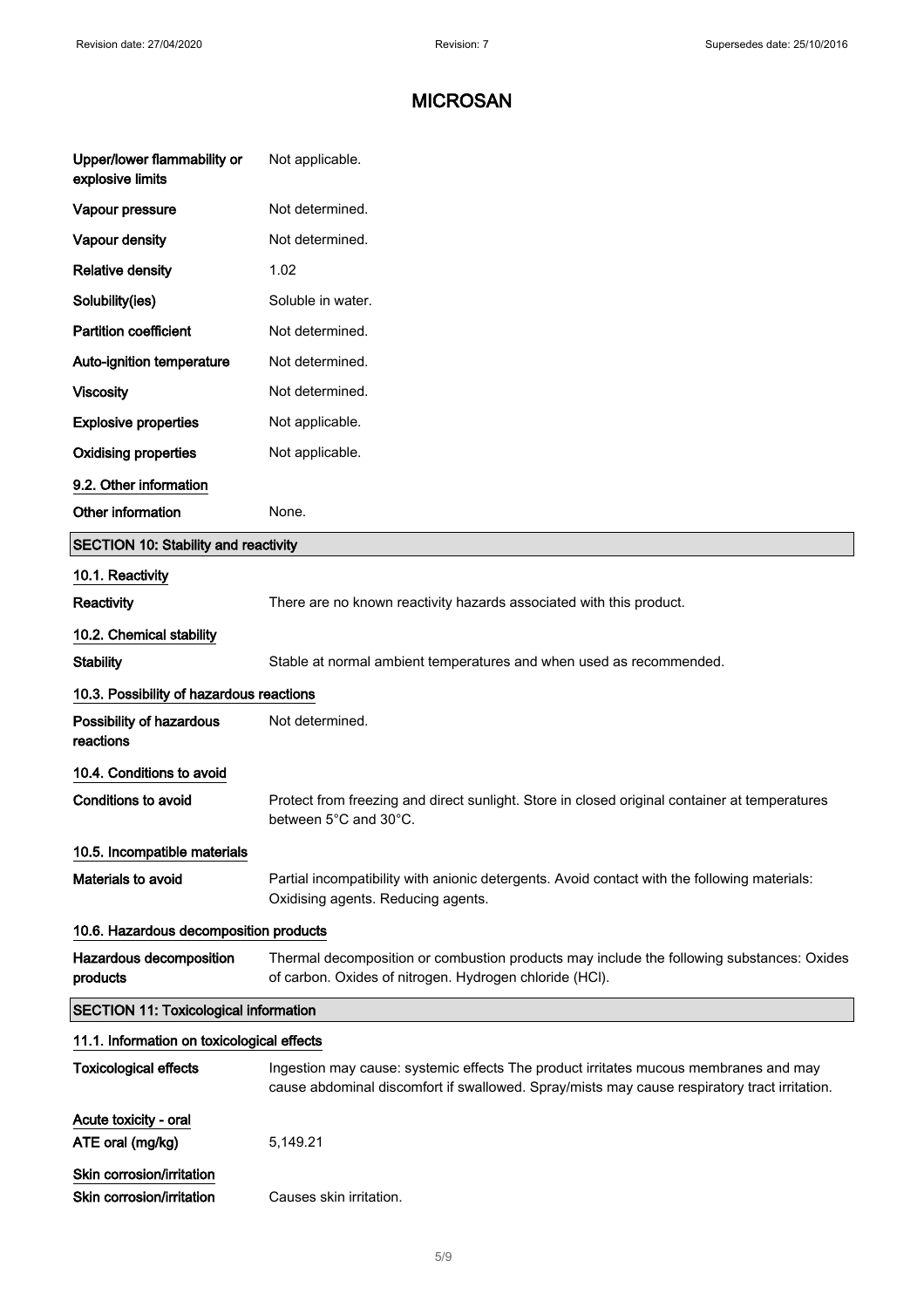| Serious eye damage/irritation                   |                                                                                |  |
|-------------------------------------------------|--------------------------------------------------------------------------------|--|
| Serious eye damage/irritation                   | Causes serious eye damage.                                                     |  |
| <b>Skin sensitisation</b>                       |                                                                                |  |
| <b>Skin sensitisation</b>                       | Contains Hexyl cinnamal Limonene                                               |  |
| Germ cell mutagenicity                          |                                                                                |  |
| Genotoxicity - in vivo                          | No effects expected based upon current data.                                   |  |
| Carcinogenicity                                 |                                                                                |  |
| Carcinogenicity                                 | No effects expected based upon current data.                                   |  |
| Reproductive toxicity                           |                                                                                |  |
|                                                 | Reproductive toxicity - fertility No effects expected based upon current data. |  |
| Toxicological information on ingredients.       |                                                                                |  |
|                                                 | Isotridecanol, ethoxylated (>7-<15 EO)                                         |  |
| Acute toxicity - oral                           |                                                                                |  |
| Acute toxicity oral (LD <sub>50</sub><br>mg/kg) | 301.0                                                                          |  |
| <b>Species</b>                                  | Rat                                                                            |  |
| ATE oral (mg/kg)                                | 301.0                                                                          |  |
|                                                 |                                                                                |  |

|                                                           |         | Didecyldimethylammonium chloride |
|-----------------------------------------------------------|---------|----------------------------------|
| Acute toxicity - oral                                     |         |                                  |
| Acute toxicity oral (LD <sub>50</sub><br>mg/kg)           | 238.0   |                                  |
| <b>Species</b>                                            | Rat     |                                  |
| ATE oral (mg/kg)                                          | 238.0   |                                  |
| Acute toxicity - dermal                                   |         |                                  |
| Acute toxicity dermal (LD <sub>50</sub> 3,342.0<br>mg/kg) |         |                                  |
| <b>Species</b>                                            | Rabbit  |                                  |
| ATE dermal (mg/kg)                                        | 3,342.0 |                                  |

# SECTION 12: Ecological information

### 12.1. Toxicity

Toxicity The product contains a substance which is Very toxic to aquatic life with long lasting effects.

### Ecological information on ingredients.

### Isotridecanol, ethoxylated (>7-<15 EO)

| Acute aguatic toxicity                    |                                                          |  |
|-------------------------------------------|----------------------------------------------------------|--|
| Acute toxicity - fish                     | LC50, 96 hours: 1-10 mg/l, Cyprinus carpio (Common carp) |  |
| Acute toxicity - aquatic<br>invertebrates | EC <sub>50</sub> , 48 hours: 1-10 mg/l, Daphnia magna    |  |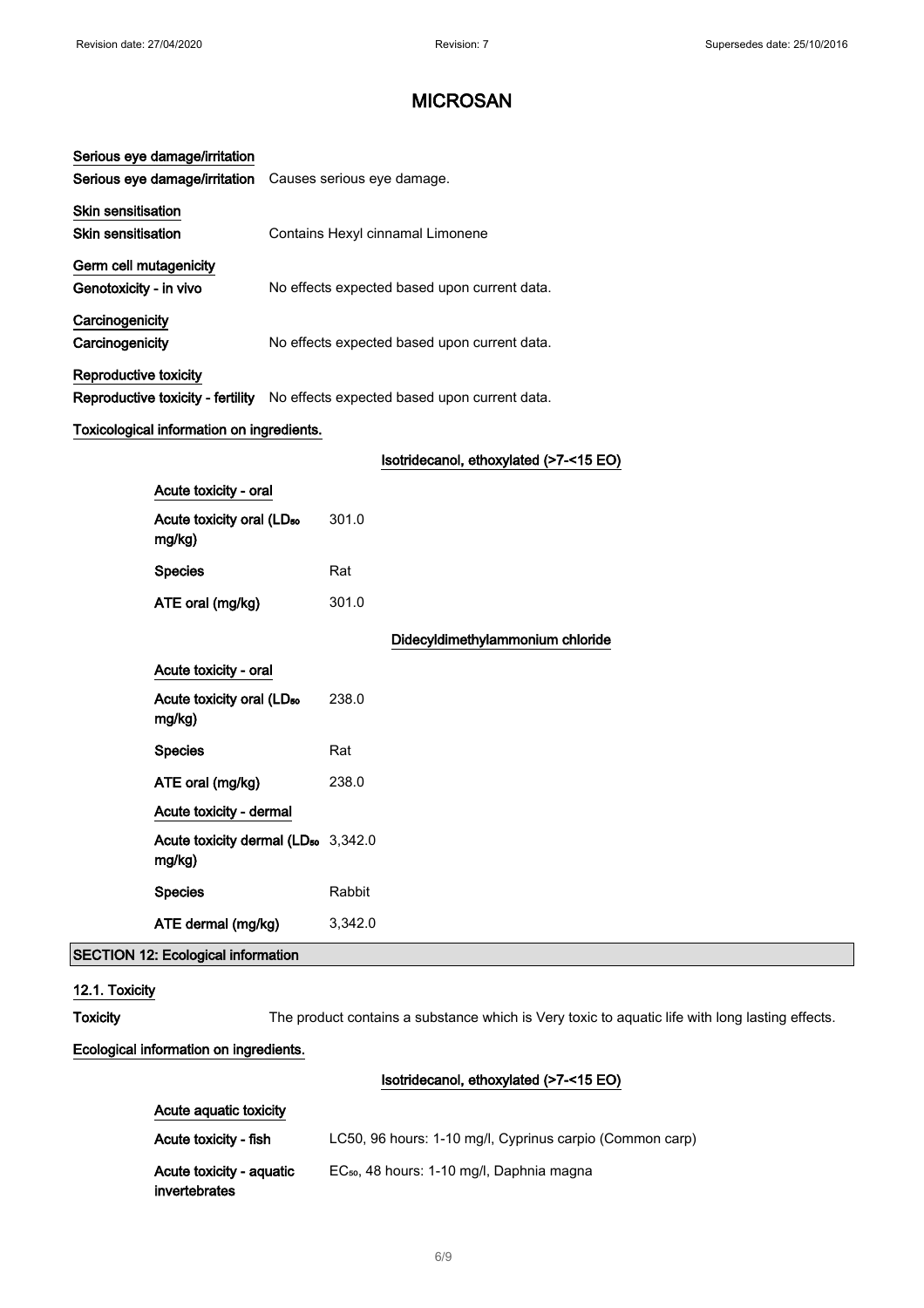|                              | Acute toxicity - aquatic<br>plants                                                                                                                                                                                                                                   |                 | EC <sub>50</sub> , 72 hours: 1-10 mg/l, Desmodesmus subspicatus                                                                                                                                                                                                                                                                                                                                                         |
|------------------------------|----------------------------------------------------------------------------------------------------------------------------------------------------------------------------------------------------------------------------------------------------------------------|-----------------|-------------------------------------------------------------------------------------------------------------------------------------------------------------------------------------------------------------------------------------------------------------------------------------------------------------------------------------------------------------------------------------------------------------------------|
|                              |                                                                                                                                                                                                                                                                      |                 | Didecyldimethylammonium chloride                                                                                                                                                                                                                                                                                                                                                                                        |
|                              | Acute aquatic toxicity                                                                                                                                                                                                                                               |                 |                                                                                                                                                                                                                                                                                                                                                                                                                         |
|                              | $LE(C)$ 50                                                                                                                                                                                                                                                           |                 | $0.01 < L(E)C50 \le 0.1$                                                                                                                                                                                                                                                                                                                                                                                                |
|                              | M factor (Acute)                                                                                                                                                                                                                                                     |                 | 10                                                                                                                                                                                                                                                                                                                                                                                                                      |
|                              | Acute toxicity - fish                                                                                                                                                                                                                                                |                 | LC50, 96 hours: 0.19 mg/l, Pimephales promelas (Fat-head Minnow)                                                                                                                                                                                                                                                                                                                                                        |
|                              | Acute toxicity - aquatic<br>invertebrates                                                                                                                                                                                                                            |                 | EC <sub>50</sub> , 48 hours: 0.062 mg/l, Daphnia magna                                                                                                                                                                                                                                                                                                                                                                  |
|                              | Acute toxicity - aquatic<br>plants                                                                                                                                                                                                                                   |                 | EC <sub>50</sub> , 96 hours: 0.026 mg/l, Selenastrum capricornutum                                                                                                                                                                                                                                                                                                                                                      |
|                              | Chronic aquatic toxicity                                                                                                                                                                                                                                             |                 |                                                                                                                                                                                                                                                                                                                                                                                                                         |
|                              | M factor (Chronic)                                                                                                                                                                                                                                                   |                 | 1                                                                                                                                                                                                                                                                                                                                                                                                                       |
|                              | life stage                                                                                                                                                                                                                                                           |                 | Chronic toxicity - fish early NOEC, 34 days: 0.032 mg/l, Brachydanio rerio (Zebra Fish)                                                                                                                                                                                                                                                                                                                                 |
|                              | Chronic toxicity - aquatic<br>invertebrates                                                                                                                                                                                                                          |                 | NOEC, 21 days: 0.01 mg/l, Daphnia magna                                                                                                                                                                                                                                                                                                                                                                                 |
|                              | 12.2. Persistence and degradability                                                                                                                                                                                                                                  |                 |                                                                                                                                                                                                                                                                                                                                                                                                                         |
|                              |                                                                                                                                                                                                                                                                      |                 | Persistence and degradability The surfactant(s) contained in this product complies(comply) with the biodegradability criteria<br>as laid down in Regulation (EC) No. 648/2004 on detergents. Data to support this assertion<br>are held at the disposal of the competent authorities of the Member States and will be made<br>available to them at their direct request, or at the request of a detergent manufacturer. |
|                              | 12.3. Bioaccumulative potential                                                                                                                                                                                                                                      |                 |                                                                                                                                                                                                                                                                                                                                                                                                                         |
|                              | <b>Bioaccumulative potential</b>                                                                                                                                                                                                                                     | Not known.      |                                                                                                                                                                                                                                                                                                                                                                                                                         |
| <b>Partition coefficient</b> |                                                                                                                                                                                                                                                                      | Not determined. |                                                                                                                                                                                                                                                                                                                                                                                                                         |
| 12.4. Mobility in soil       |                                                                                                                                                                                                                                                                      |                 |                                                                                                                                                                                                                                                                                                                                                                                                                         |
| <b>Mobility</b>              | The product is soluble in water.                                                                                                                                                                                                                                     |                 |                                                                                                                                                                                                                                                                                                                                                                                                                         |
|                              | 12.5. Results of PBT and vPvB assessment                                                                                                                                                                                                                             |                 |                                                                                                                                                                                                                                                                                                                                                                                                                         |
| assessment                   | <b>Results of PBT and vPvB</b><br>This product does not contain any substances classified as PBT or vPvB.                                                                                                                                                            |                 |                                                                                                                                                                                                                                                                                                                                                                                                                         |
|                              | 12.6. Other adverse effects                                                                                                                                                                                                                                          |                 |                                                                                                                                                                                                                                                                                                                                                                                                                         |
| Other adverse effects        | None known.                                                                                                                                                                                                                                                          |                 |                                                                                                                                                                                                                                                                                                                                                                                                                         |
|                              | <b>SECTION 13: Disposal considerations</b>                                                                                                                                                                                                                           |                 |                                                                                                                                                                                                                                                                                                                                                                                                                         |
|                              | 13.1. Waste treatment methods                                                                                                                                                                                                                                        |                 |                                                                                                                                                                                                                                                                                                                                                                                                                         |
|                              | <b>Disposal methods</b><br>Dispose of waste to licensed waste disposal site in accordance with the requirements of the<br>local Waste Disposal Authority. Empty containers should be rinsed with water then crushed<br>and disposed of at legal waste disposal site. |                 |                                                                                                                                                                                                                                                                                                                                                                                                                         |
|                              | <b>SECTION 14: Transport information</b>                                                                                                                                                                                                                             |                 |                                                                                                                                                                                                                                                                                                                                                                                                                         |

### 14.1. UN number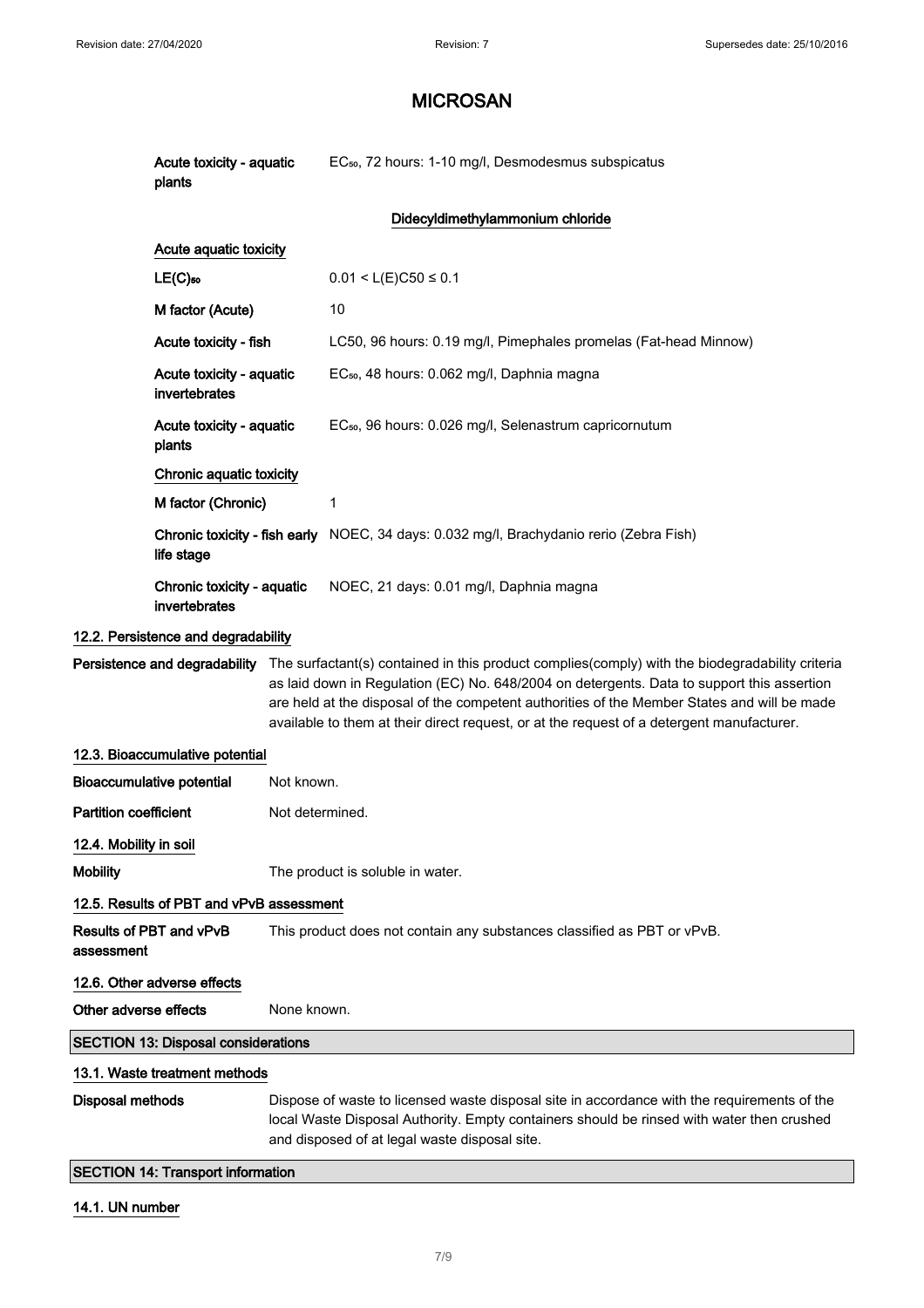Not classified for transportation.

#### 14.2. UN proper shipping name

None.

#### 14.3. Transport hazard class(es)

None.

ADR/RID class

#### **IMDG class**

#### 14.4. Packing group

None.

### 14.5. Environmental hazards

Environmentally hazardous substance/marine pollutant No.

#### 14.6. Special precautions for user

None.

### 14.7. Transport in bulk according to Annex II of MARPOL and the IBC Code

### Transport in bulk according to Not applicable. Annex II of MARPOL 73/78 and the IBC Code

### SECTION 15: Regulatory information

#### 15.1. Safety, health and environmental regulations/legislation specific for the substance or mixture

| <b>National regulations</b> | The Control of Substances Hazardous to Health Regulations 2002 (SI 2002 No. 2677) (as<br>amended).                                                                                                                                                                                                                                                                                                         |
|-----------------------------|------------------------------------------------------------------------------------------------------------------------------------------------------------------------------------------------------------------------------------------------------------------------------------------------------------------------------------------------------------------------------------------------------------|
| <b>EU</b> legislation       | Regulation (EC) No 1907/2006 of the European Parliament and of the Council of 18<br>December 2006 concerning the Registration, Evaluation, Authorisation and Restriction of<br>Chemicals (REACH) (as amended).<br>Regulation (EC) No 1272/2008 of the European Parliament and of the Council of 16<br>December 2008 on classification, labelling and packaging of substances and mixtures (as<br>amended). |

### 15.2. Chemical safety assessment

No chemical safety assessment has been carried out.

# SECTION 16: Other information General information Telephone 020 8974 1515 Revision comments NOTE: Lines within the margin indicate significant changes from the previous revision. Revision date 27/04/2020 Revision 7 Supersedes date 25/10/2016 Please note: Where abbreviations have been used elsewhere the full text has been written below, for the classification of the product please refer to section 2.